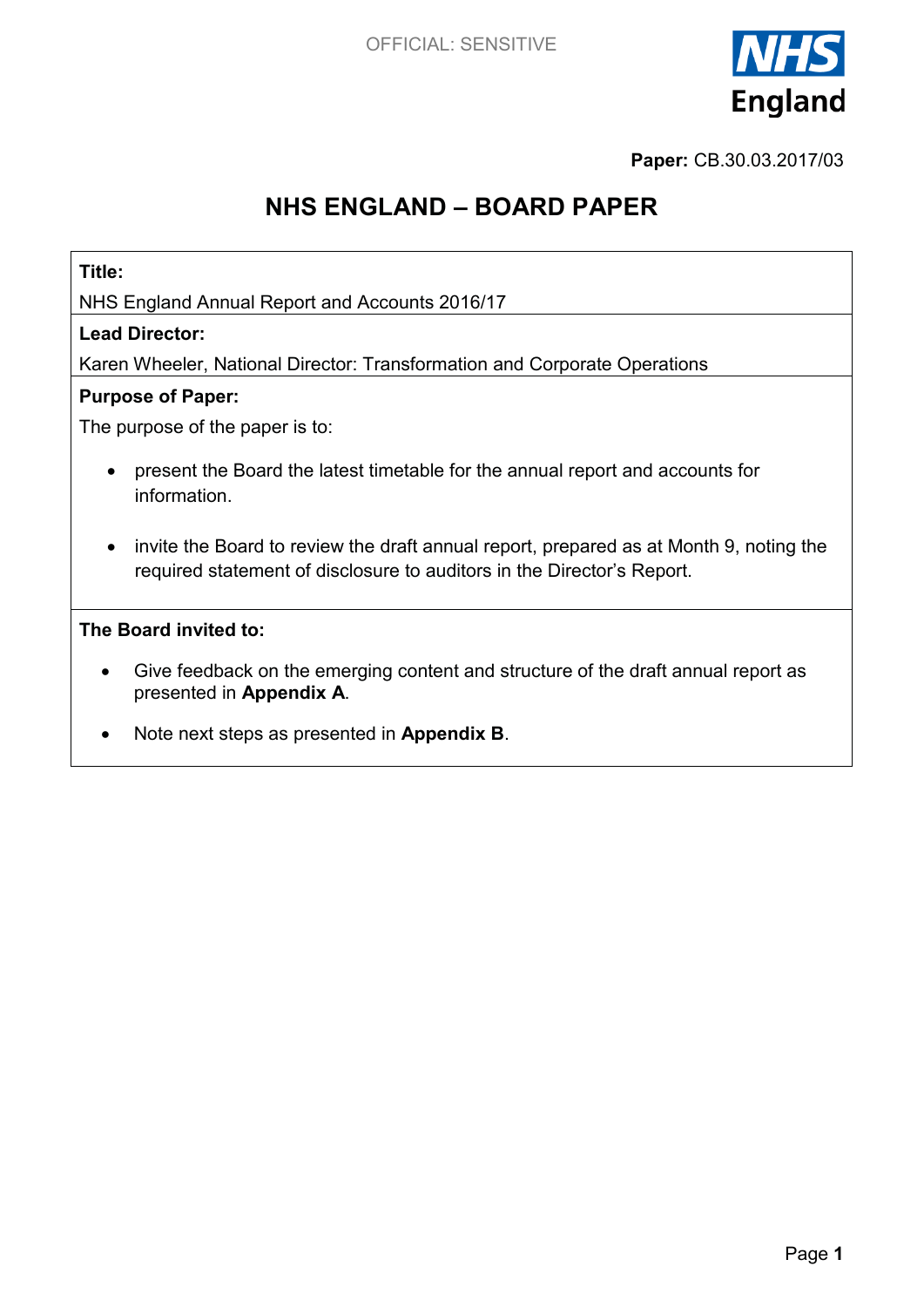# **NHS England Annual Report and Accounts 2016/17**

# **Purpose**

1. To update the Board on the high-level timetable and next steps for production of NHS England's Annual Report and Accounts for 2016/17, and present the Month 9 draft of the Annual Report for review.

# **Background**

- 2. In line with requirements of the Health and Social Care Act 2012, NHS England and all Clinical Commissioning Groups (CCGs) must produce an annual report and accounts, including an annual governance statement. Each year, the Department of Health's (DH) Group Accounting Manual sets out the core structure and content of the annual report as mandated by HM Treasury (HMT). In addition, NHS England's Annual Report must contain an assessment of:
	- x the extent to which it met any objectives or requirements specified in the Government's mandate to NHS England for that year
	- the extent to which it gave effect to the proposals for that year in its business plan
	- how effectively it discharged its duties to: improve the quality of services; reduce inequalities and ensure public involvement and consultation.

### **Analysis since update**

- 3. In line with recommendations of the National Audit Office (NAO), as complete a draft as possible of the Annual Report has been prepared as at Month 9 this year. The draft is presented as **Appendix A** following recent review by the Audit and Risk Assurance Committee (ARAC). Key points to be aware:
	- A revised presentation based on public sector best practice has been adopted this year to improve the reader experience and reduce repetition in the report, largely through the introduction of a new 'About Us' section and revisions to Performance Report, Director's Report and Governance Statement.
	- NHS England's Legal team will conduct a full review of the Annual Report following review of the Month 9 draft to support the provision of assessments required under the Health and Social Care Act 2012 (as outlined in Para 2).
	- A typesetter and copywriter have been appointed and a meeting to confirm the approach will be held in March 2017.
- 4. Guidance and templates to support preparation of CCG annual reports and accounts were published in December 2016, supported by a series of roadshows held over November 2016 and February 2017. To support preparation of the Month 9 Governance Statement, CCGs were required to submit a return on 20 January to declare any control issues as they are currently known. A thematic analysis of these returns has been undertaken.